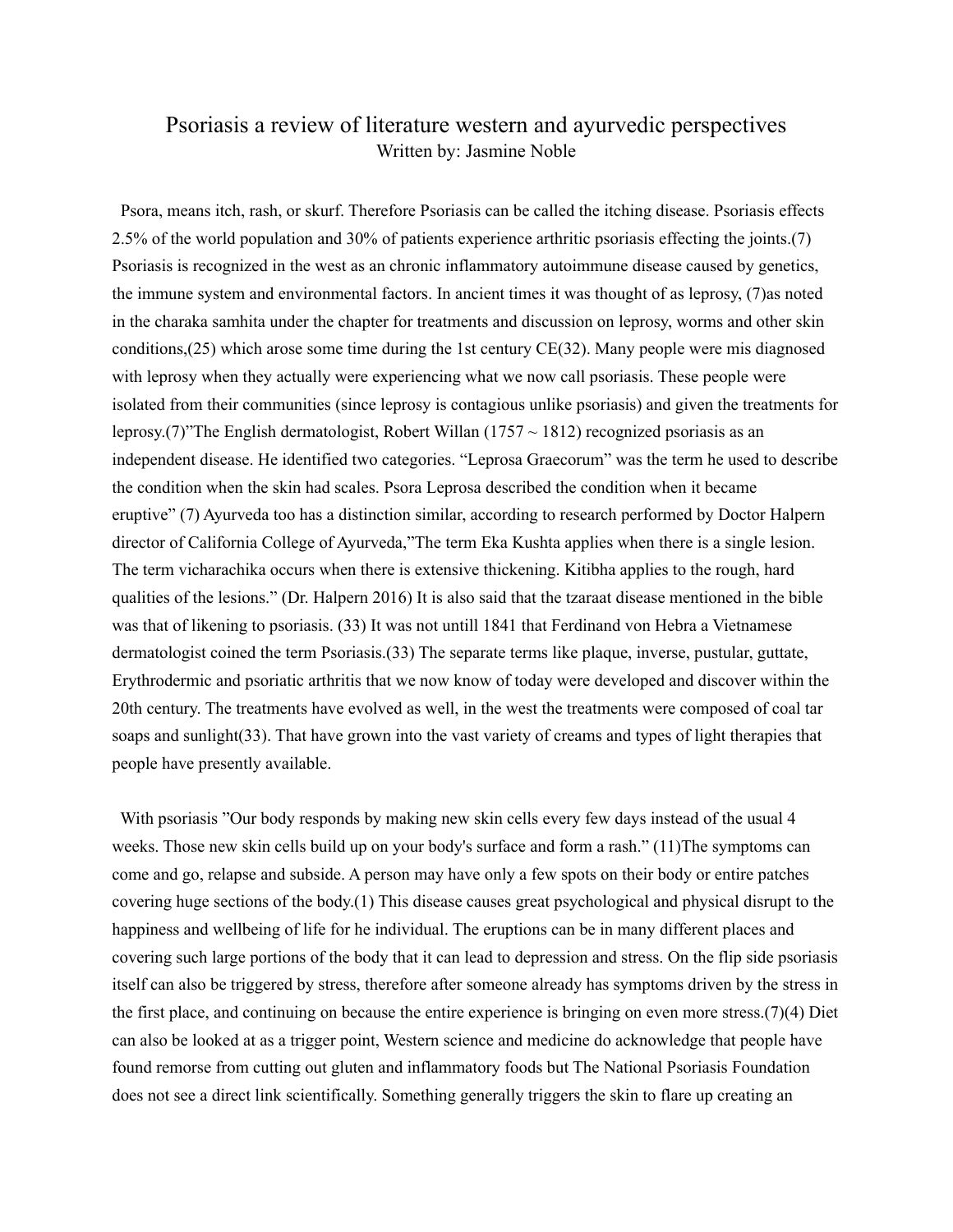uncomfortable variety of symptoms including inflammation and excess skin cell production, itching sometimes leading to more scabs that bleed. If the symptoms are in combination with arthritic symptoms, this is called Psoriatic arthritis. The National Psoriasis Foundation lists that there are 5 varieties of skin eruptions under the umbrella of psoriasis. (1)



 1. **Plaque Psoriasis**: Plaque psoriasis effects 80% to 90% of patients making it the most common.(4) Rapid cell growth creates silvery scale, on top of irregular shaped spots of red. Generally found on the scalp, knees, elbows and lower back that may crack and bleed. (1)

"Approximately 80% of those affected with psoriasis have mild to moderate disease, with 20% having moderate to severe psoriasis affecting more than 5% of the body surface area (BSA) or affecting crucial body areas such as the hands, feet, face, or genitals"(4)

*Western Treatment*: Topical treatments are applied to the affected area, many are composed of steroids, some without. Other treatments include phototherapy and changes to diet.

Over the counter treatments:

- a. Salicylic acid is an over the counter treatment it works to peel the scales, if treatment is left on the skin for too long it may cause irritation and may cause weak hair if used on the scalp and lead to hair loss.
- b. Tar soaps are said to be effective by slowing the skin cells rapid growth. The Tar can be derived from juniper, pine or even coal. Using tar soaps in high concentrations can be a leading factor in cancer "California requires OTC coal tar shampoos, lotions and creams that contain more than 0.5 percent coal tar to be labeled with cancer warnings. However, the FDA maintains that OTC products with coal tar concentrations between 0.5 percent and 5 percent are safe and effective for psoriasis, and there is no scientific evidence that the tar in OTC products is carcinogenic." (2)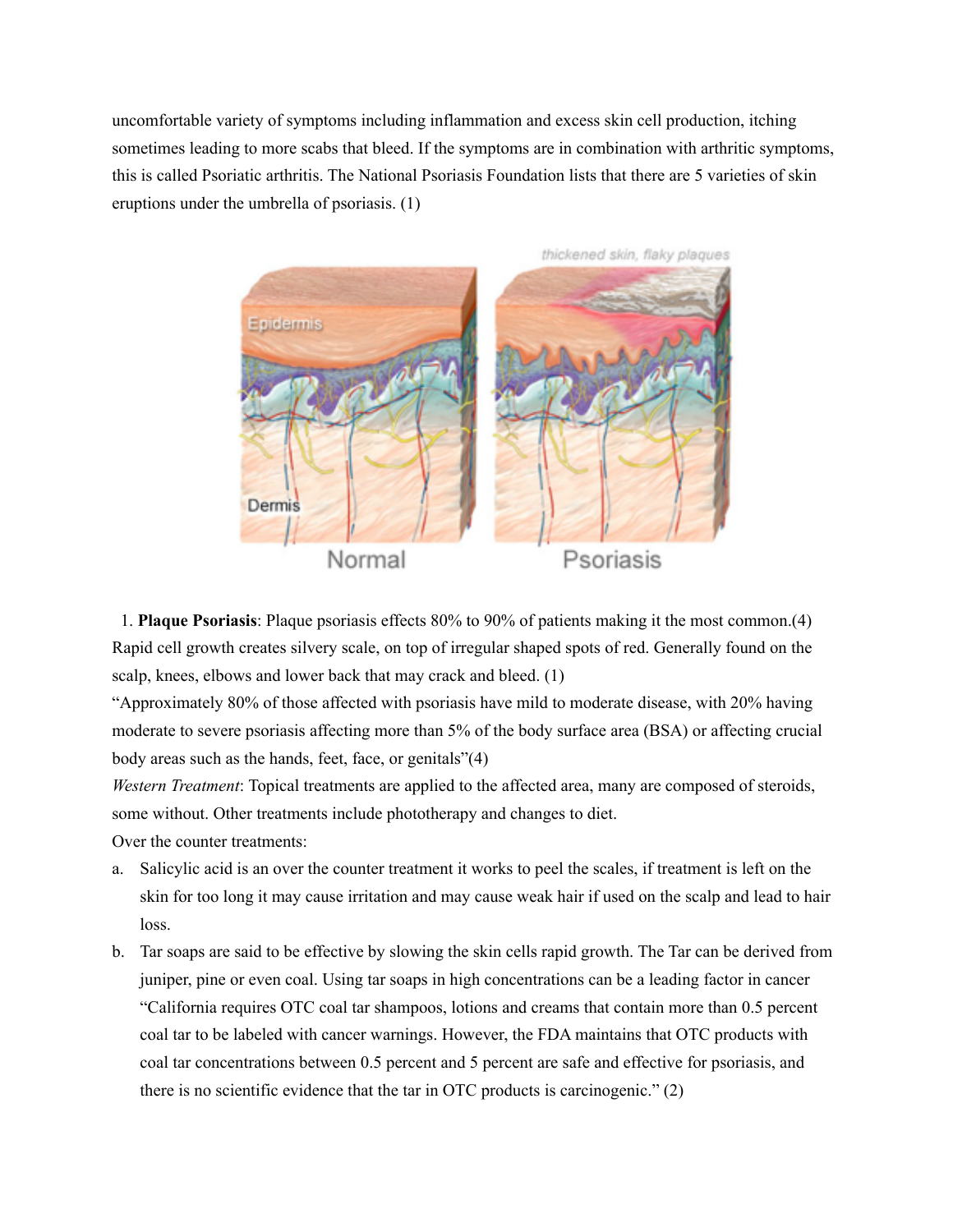- c. Fragrance free, non synthetic moisturizers have been found effective, applied after lukewarm showers or after washing hands.
- d. Adding oil, oatmeal sachets, epsom salts, dead sea salts to a bath can alleviate itching and remove scales. These baths should only last 15 minutes. Apply moisturizer immediately after.
- e. Others include topical medications that contain steroids or scale lifters (keratolytics)
- (2)

Non-steroidal Medications:

- a. Dovonex (calcipotriene): This is a synthetic form of Vitamin D3, used to slow the rapid production of skin cells. Side Effects: Itching, burning, dry skin, rash, dermatitis and possibility to revert back into a deeper psoriasis.
- b. Tazorec (tazarotene): Tazorotene may cause the effected area to become very red before alleviations of scales, it is said that there is no pain. Tazorotene is a derivative of Vitamin A. Side effects: heightened susceptibility to sunburn, dry skin.

c. Vectical (calcitriol): Calcitriol is the active form of Vitamin D3, different from calcipotriene because it is the true and natural form of D3 rather than synthetic. This medication also slows down the skin cell production. It can not be applied to the eyes, lips, face.

Side effects: excess of calcium in urine. In some cases differences in metabolism of calcium have been noted although very uncommon. Risk of skin tumor due to heightened light sensitivity.

d. Zithranol-RR (anthralin): This is the Synthetic version of chrysarobin made from the south american tree called araroba. The synthetic substance is used to combat the rapid growth of skin cells. Side Effects: No know long term. Possible skin irritation. May stain clothing. (3)

 2. **Inverse Psoriasis**: This type appears on creases and skin folds on the body, there is little to no scale and is smooth, yet still enflamed and red.(5)

*Western Treatment*: The treatment to Inverse Psoriasis is similar to Plaque but one is to head more caution because the areas that inverse generally shows up on are thin, topical steroid creams are absorbed more easily and can create symptoms that would not effect thicker skin.

To view steroid cream cautions you may visit this page on the National Psoriasis Foundation's webpage *<https://www.psoriasis.org/about-psoriasis/treatments/topicals/steroids>.* 

To combat inverse psoriasis topically, research shows that Anthralin/coal tar soaps can be used as well as phototherapy.(5) Phototherapy uses Ultraviolet B light to reduce inflammation by suppressing the immune system. Patients are exposed for a few seconds to a few minuets two to three times weekly. SkinSight recommends 30 sessions to eradicate psoriasis, in combination with maintenance check ups or a home UV light box to be maintained without making the trip to an office. (6)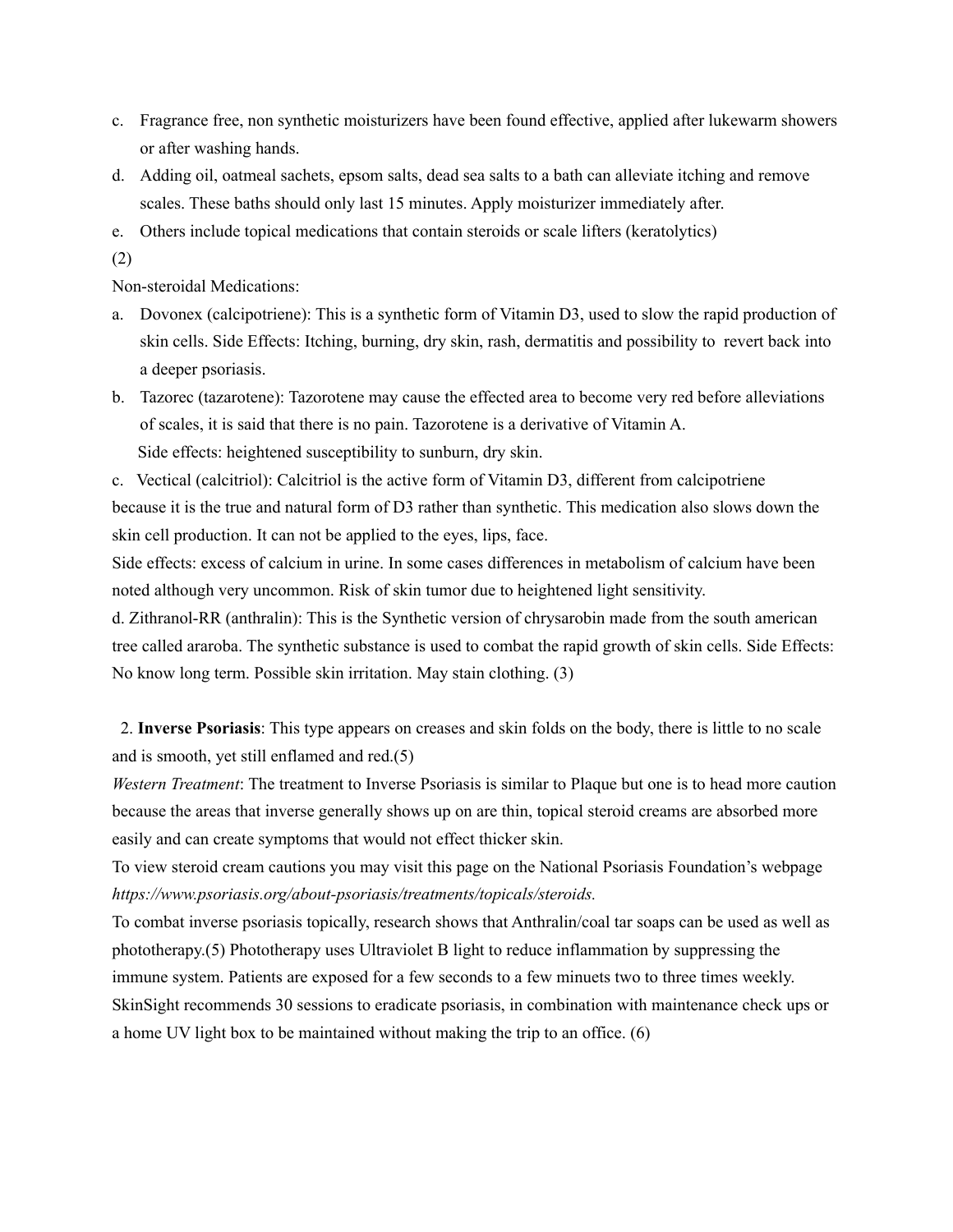3. **Pustular Psoriasis**: A non contagious, non infection type of pustules with inflammation. It can cover large sections of the body or smaller regions. These are a list of triggers for pustular psoriasis listed on the National Psoriasis Foundation Webpage:

- Internal medications
- Irritating topical agents
- Overexposure to UV light
- **Pregnancy**
- Systemic steroids
- **Infections**
- Emotional stress
- Sudden withdrawal of systemic medications or potent topical steroids (8)

There are three types of Pustular Psoriasis that are mentioned by the National Psoriasis Foundation: **Von Zumbusch** is most rare in children, but when present on a child it is commonly the first flare up for the child and has better results than adults. When it does occur in adults it must be treated immediately. Von Zumbusch has associations of chills, anemia, weight loss and severe itching. secondly, **Palmoplantar pustulosis** or PPP Primarily shows pustules on the soles of feet and palms of the hand. **Acropustulosis** is very rare in all ages and can occur due to an injury to the skin or an infection, generally on the tips of fingers and toes. (8)

*Western Treatment*: Restore the skins chemical balance and prevent infection through multiple options for topical treatments as well as the phototherapy. Most varieties of pustular Psoriasis are said to be difficult to treat particularly with the use of steroidal creams because the sudden withdrawal of steroids can sometimes bring on an outbreak of Von Zumbusch. Treatments may require multiple try's for the right prescription, most doctors will attempt using topical treatments first and secondarily use the light therapy. (8)

 4. **Guttate Psoriasis**: This type of Psoriasis appears on the trunk and limbs of people under 30(4) in the form of hundreds of separate red lesions similar in appearance to chicken pox. These lesions may be present on the scalp/face/ears as well. Often this type will coexist with plaque psoriasis(9) or it can be a result of an exacerbation of long term plaque psoriasis.

Know triggers for Guttate Psoriasis

- Upper respiratory infections
- Streptococcal infections
- Tonsillitis
- **Stress**
- Injury to the skin
- Certain drugs (including antimalarials and beta blockers)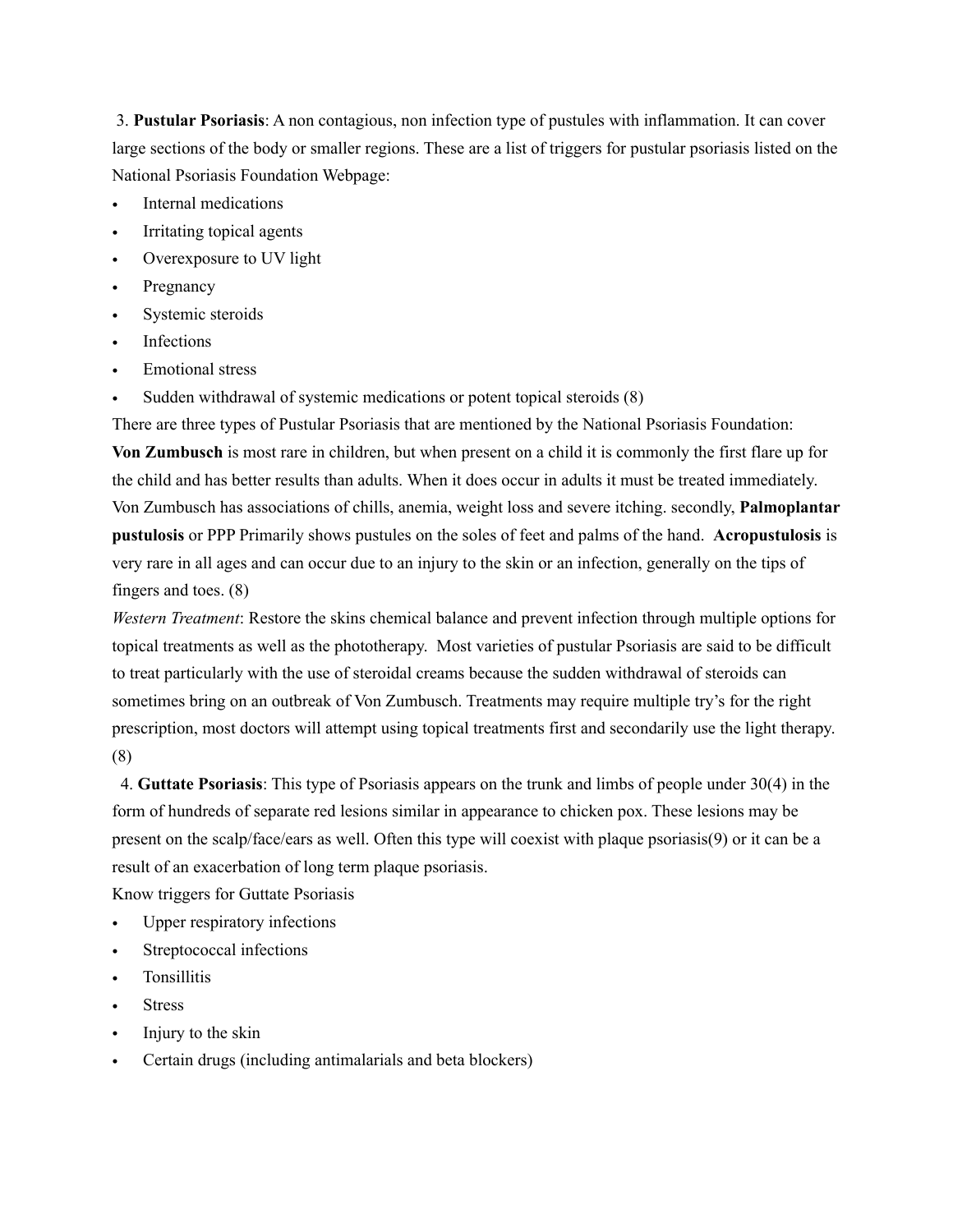*Western Treatment:* Topical creams are the most common, next is the light therapy and sometimes systemic medication treatments are recommended in small doses for this type of psoriasis. (9)

5. **Erythrodermic Psoriasis**: Erythrodermic psoriasis may result from a chronic case of Plaque Psoriasis. (4) Effecting most of the surface area of the body, in appearances, this type resembles widespread redness of large areas of the body with pustules. In combination with intense itching and pain. The National Psoriasis Foundations says "Individuals having an erythrodermic psoriasis flare should see a doctor immediately. This form of psoriasis can be life-threatening." (10) May cause edema, hot and cold flashes, congestive heart failure. The cause is unknown (10)but there are some known triggers:

- *•* Abrupt withdrawal of systemic treatment
- *•* Severe sunburn
- Allergic, drug-induced rash that brings on the Koebner phenomenon (a tendency for psoriasis to appear on the site of skin injuries)
- Use of systemic steroids (cortisone)
- *•* Infection
- *•* Emotional stress
- *•* Alcoholism(10)

*Western Treatment:* Initial treatments include, topical steroid creams, oat baths and rest. With more severe cases, systemic medications are used, but one must use a tapering off method to ween the patient off slowly since some cases of psoriasis can flare back up from withdrawal from steroids. TNF-alpha blocking biologics are used to target the immune cells (T-Cells) that stimulate inflammation. Phototherapy can be used in erythodermic psoriasis as well, but not until the redness has dissipated from the skin. Pain and sleep medications are provided once the flare up has subsided.(10)



Pitting

Onycholysis

Subungal Hyperkeratosis

Oil drop sign

Nail plate dystrophy

6. **Psoriatic Onychodystrophy**: (Nail Disease) Fingernails are involved in 50% of psoriasis cases and toenails in  $35\%(4)$ 

 The cause of Psoriasis is genetic (12) although scientists do not know which gene, they are still doing research to determine the specific genes that create all the different types of psoriasis and psoriatic arthritis outbreaks. What has been found by "Anne Bowcock, Ph.D., a professor of genetics at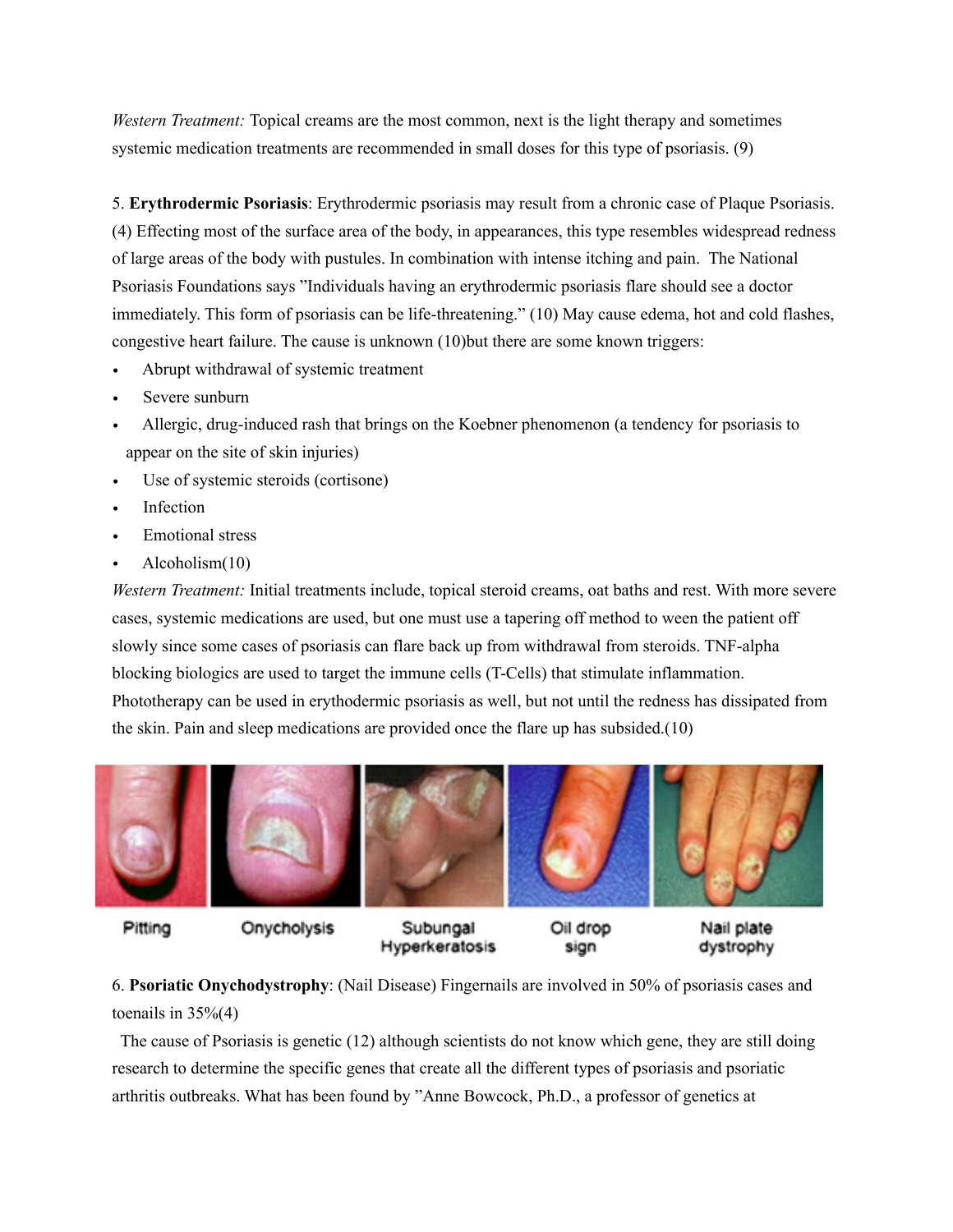Washington University School of Medicine in St. Louis, has identified a gene mutation known as CARD14 that when triggered leads to plaque psoriasis." (12)

All known triggers include Stress, Injury to skin, Infection, Medications and although not recognized scientifically by the National Psoriasis Foundation, diet and allergies may trigger a flare up of psoriasis as well. (12)

*What does stress look like in the body?* Stress is manifested by our ancient dawn of being instinct of "fight or flight" when people encounter a situation with great emotions, fear, anger, surprise they are induced into the "fight or flight" sensation taking place in the sympathetic autonomic nervous system. The individual with a genetic predisposition to psoriasis may experience a flare up soon after this stressful time or situation in their life. As stated in the Pubmed research article "Relationship between the brain and the immune system" the connection is strong, the notion that the brain and the immune system are connected come from the theory of stress.(21) When cortisol levels are high, the body deals with stress quite well, as soon as the body stops masking the stress symptoms with cortisol, due to adrenal fatigue one may become sick due to a weakened immune system from the overload of cortisol response. This reaction is similar to what happens in the body with chemicals like caffeine. The caffeine masks the fatigue that one may be experiencing when they reach for the coffee, once they stop the coffee, their body is now weakened from the excess stimulation that their body was actually not able to handle on its own. The caffeine gave them a false sense of energy. They may need to take steps to build their strength, this is called building ojas in Ayurveda.

"The communication pathways that link the brain to the immune system are normally activated by signals from the immune system, and they serve to regulate immune responses."(21)

W*hat else does stress trigger?* Many, many other symptoms and diseases including [obesity,](http://www.webmd.com/diet/am-i-obese) [heart disease,](http://www.webmd.com/heart-disease/default.htm) [Alzheimer's disease](http://www.webmd.com/alzheimers/default.htm), [diabetes,](http://www.webmd.com/diabetes/default.htm) [depression](http://www.webmd.com/depression/default.htm), gastrointestinal problems, and [asthma.](http://www.webmd.com/asthma/default.htm) just a few to mention. (13)

*What causes stress?* jobs, children, traffic, relationships, self doubt, health, Money was ranked as the highest stress aggravator in the U.S " In 2007, there was no difference in reported average stress levels between those who earned more and those who earned less than \$50,000." (14) Multiple studies show that patients with psoriasis presented a higher cortisol release then people without psoriasis when put in stressful situations, this may be due to a cortisol dysregulation and could be treated with stress management techniques.(23) According to a questionnaire done in the Netherlands dermatologists refer 8 patients a year to a psychologist and 50% of dermatologists have never referred any patients to a psychologist or any other type of mental therapist that could help in stress reduction. (23)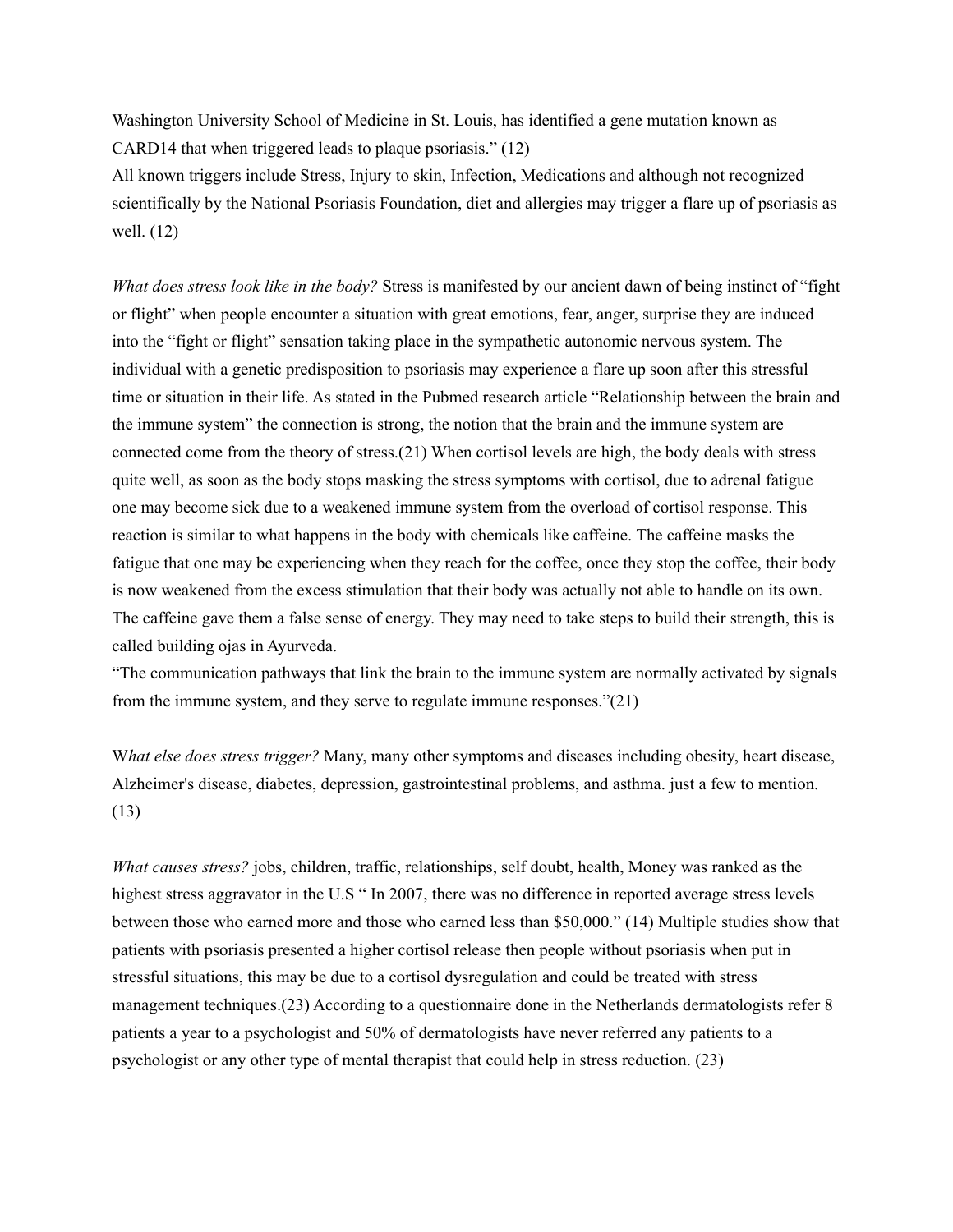Stress is relative, just like everything else in this world. Human beings are living their lives with high amounts relative to what is safe and healthy. (14) according to the article by Dennis Thompson written for Healthday on CBD news "Some people take other steps to reduce their stress. Listening to music, exercising or watching TV were reported by at least two out of five respondents as ways they reduce stress."

### *What ways are there to reduce stress?*

Yoga, nature, meditation, quiet, massage, overcome perfectionism, news and social media fast, laughter, positive affirmations, hugs…and many more calm, relaxing activities based on self love and community. [" Led by](http://www.cmu.edu/dietrich/) [Sheldon Cohen](http://www.psy.cmu.edu/people/cohen.html)[, the Robert E. Doherty University Professor of P](http://www.cmu.edu/dietrich/)[sychology](http://www.psy.cmu.edu/) [in CMU's Dietrich](http://www.cmu.edu/dietrich/)  College of Humanities and Social Sciences, the researchers tested whether hugs act as a form of social support, protecting stressed people from getting sick. Published in Psychological Science, they found that greater social support and more frequent hugs protected people from the increased susceptibility to infection associated with being stressed and resulted in less severe illness symptoms."(15)

## **How to prevent and alleviate stress using dosha pacifying techniques:**

**Treating Vata driven stress triggers for psoriasis:** Vata dosha is composed of air and ether, cold, dry and light. when an individual indulges in these qualities they vitiate vata this may lead to anxiety, stress, and other nervous system disorders including various pains. it is important to calm the mind and clear vritis (thoughts).

Stress reduction practices: abhyanga(lymphatic self massage), Meditation, yoga practice specifically hip compression poses, slow restorative yoga. avoid stimulation from food, drink and sensory impressions. limit technology use, taking breaks frequently. Ovoid meltdowns by making sure that the individual is sufficiently fed, incorporating regular routines around food for optimum digestion.

Herbs for stress reduction: ashwaganda, valerian root, oat straw, tulsi. to name only a few.

Diet: Heavy, dense, moist, warm foods eaten around regular routines.

Bliss Therapy: Shirodhara, Thailadhara, Takradhara, abhyanga,

Five Sense Therapy:

Color: Deep colors, orange, yellow, green, gold, brown, purple.(40)

Aroma: Jatamamsi, sandalwood, camphor, basil.(41)(39)

Touch: Bliss Therapy

Sound: Quiet Bija mantra Lum, Vum,Rum.

Taste: Pungent, Sweet, salty (38)

**Treating Pitta driven stress triggers for psoriasis:** Pita is fire and just a little water, it is light, dry in excess, hot, driven and sharp. These qualities drive pitta out of balance in excess. Pitta is prone to heat related disorders, like inflammation and anger.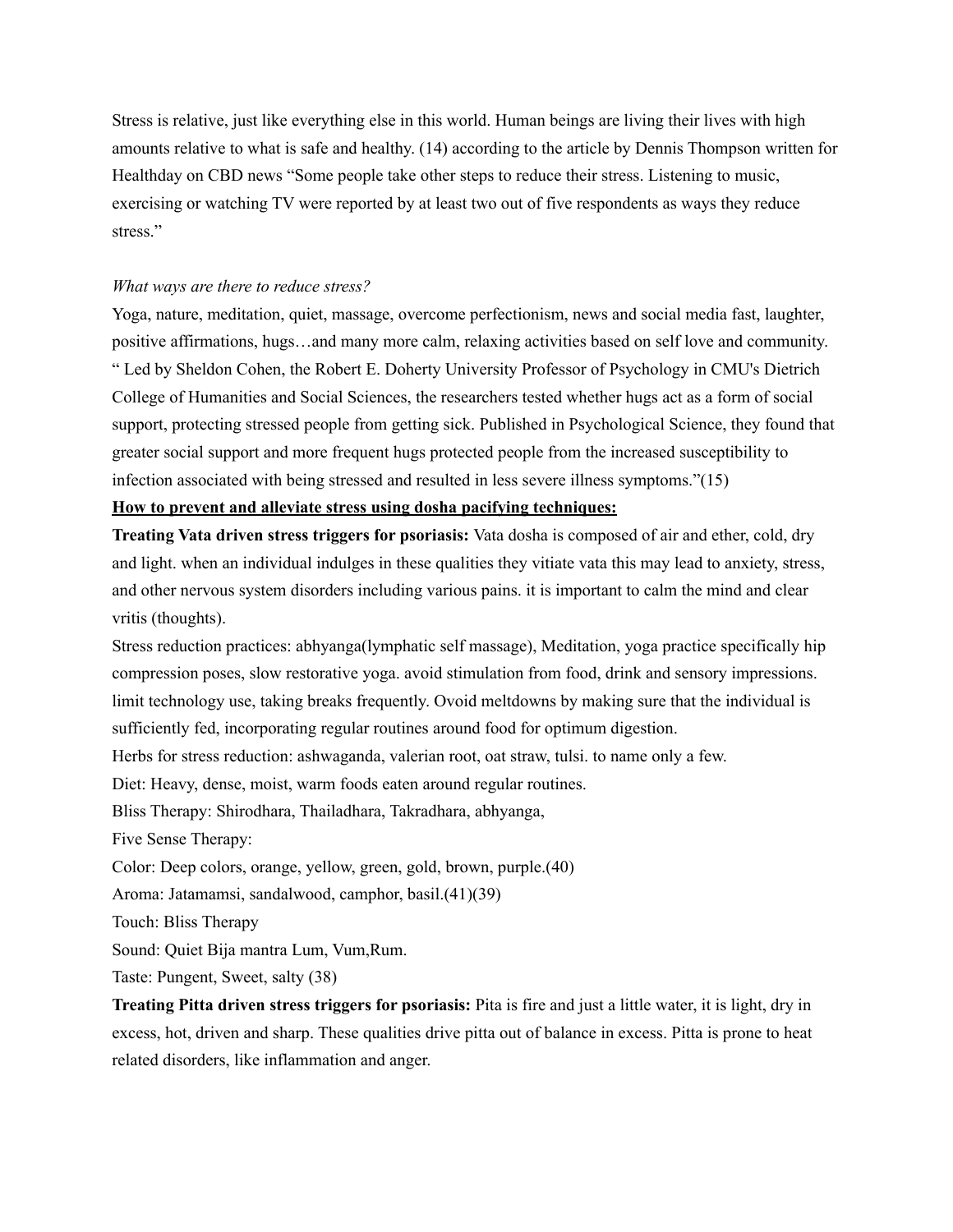Stress reduction practices: abhyanga with coconut oil and essential oil of lavender, rose, honeysuckle. meditation, yoga practice of heart opening poses. Ovoid competitive activities or foods that impart any of the qualities mentioned above. Make time for family and try to leave work at work. Herbs for stress reduction: Ashwaganda, brahmi, rose, lavender, chrysanthemum. Diet: lots of cooked leafy greens, green juices, along with other cooling foods. Avoid: alcohol, caffeine, acidic and spicy foods. Bliss therapy: abhyanga, heart basti, Takradhara. Five sense therapy: Color: Blue, gold, white, brown, violet(40) Aroma: Lavender, rose, Honeysuckle(41) Touch: Bliss therapy

Sound: Bijja mantra yum

Taste: Bitter, astringent, sweet.

### **Treating Kapha driven stress triggers in psoriasis:**

Kapha is earth and water, when in combination this creates mud. Kapha becomes lethargic and longing of something that once was when out of balance. Stress looks more like lethargy and depression(44) unlike the high strung stress that pitta and vata experience. Kapha stress is a dullness, an overindulgence and excess of dhatu in the body and likely due to a blockage consisting of ama. What kapha needs is stimulation, exercise and cleansing if ama is present. Once they get moving they will stick with it, but starting on that routine and getting out of the depression is the hard part. If the patient has ama mild cleansing called palliation may be recommended or a full pancha karma treatment.

Herbs: Lekanas such as garcinia or other stimulating herbs like ephedra and bala although the best thing for kapha is to exercise first

Diet: light, warm, dry foods.

Five sense therapy:

Color: Red, orange, yellow, green, gold, blue, white, purple, violet(40)

Aroma: Basil, sage, cedar, patchouli(41) calamus.

Touch: Stimulating, dry brushing, fomentation.

Sound: Hum,yum, om.

Taste: pungent, bitter and astringent.

Ayurveda treats diseases at the root cause which according to sankhya philosophy resides in the mind when one forgets their true nature as spirit. (34)Disease can also be determined by samskaras, past life karmas that hold true in this life. It is a part of the journey in this life, and future lives to overcome these samskaras, they are placed here for us in many ways, through relationships, daily habits that may be harmful as well as fears. Disease in this lifetime can also be attributed to vrittis (disturbances) of the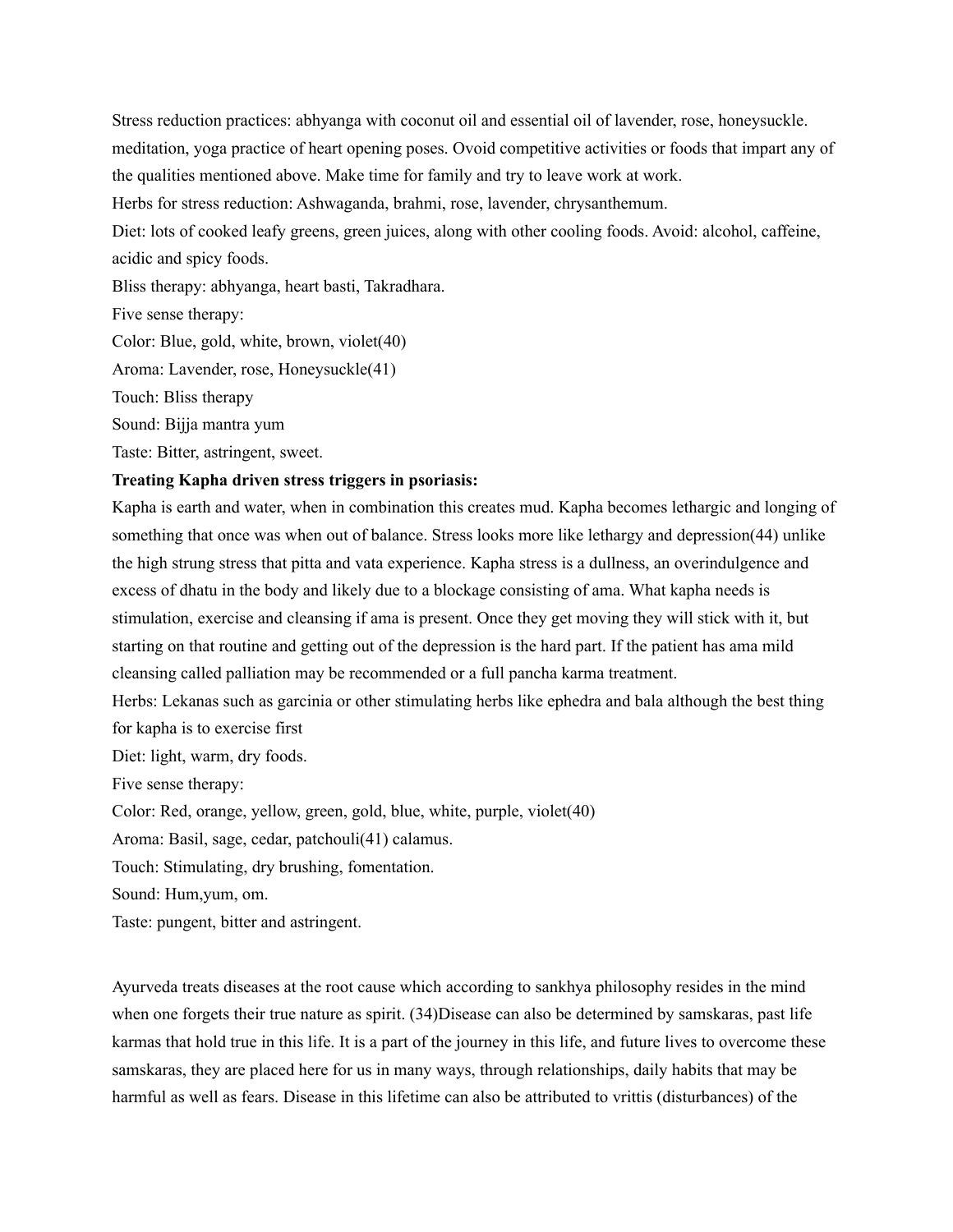mind, (34) when meditating these vrittis are calmed and the mind is wiped clean of worry or distraction. When the true nature as spirit is forgotten the ego dominates the body and mind, bringing three main causes for disease in the physical body:

1."unwholesome conjunction of senses with the objects of their affection" (34) in other words when a person takes in through their senses things that bring them disharmony. Healed by five sense therapies to balance the doshas (faults)(35)

2. Prajnaparadha "Crimes agains wisdom"(35) doing something even though one knows the inner voice inside is telling them not to.

3. Parinama "transformation or decay due to time and motion" This is referring to the concept that there is linear time, moving at a rate that we can not control, and there is biological time that slows down when the mind is less active.(35)

When Ama/toxins are formed, disease sets into the layers of dhatus. Due to the build up of ama/toxin the body is now susceptible to a number of diseases and is in need of purification, lifestyle and diet changes. The three humors or doshas are inside each living thing. When they are thrown out of balance due to one or more of the causes mentioned above the body is no longer in svastha and it is in need of multiple practices to help the individual on a pathway to health. Svastha, is the term used in Ayurveda for perfect health. Sva meaning self, the term svastha meaning "established in the self". (33) The following is the Ayurvedic interpretation on the disease psoriasis.

**Ayurvedic Perspective:** Psoriasis is one type of kushtha (skin disorders according to Charaka the term for skin disorders is the same for worms, bacteria infections and leprosy).(25) According to the Indian Materia Medica Kushtha is also the name for a plant, the roots are used as medicine. Kushtha has strong antiseptic and disinfectant properties especially against streptococcus and staphylococcus it is also an expectorant and a diuretic.(22) Multiple Ayurvedic texts, articles and research studies classify the disease of psoriasis differently depending on the type. Ekakushta is a type of kushta,(24) there are 17 other types(28) In the Indian Materia Medica psoriasis is classified as Ticharchika which in other texts is used to describe eczema.(36)

**Classical Nidana of kushta:** Incompatible food and liquid combinations, heavy substances, suppression of natural urges particularly vomiting, exposure to intense exercise or heat post eating, exertion and fear, take in food while other food is not digested yet, use of contraindicated items while undergoing pancha karma, use of excessively new cereals (grains) curd, fish, salt and sour substances. Indulging in black gram, radish, rice flour preparations, sesame, milk and jaggery, perform sexual intercourse during indigestion, sleep regularly in day, insult brahmans, teacher (or other persons of respect) indulge in sinful activities.(25)

"Constant imbalance in the dietary habits and lifestyles, associated with the Karmic influence (Poorvajanma Kritham papam) leads to Mandagni ( Poor Digestion), formation of Ama, This Ama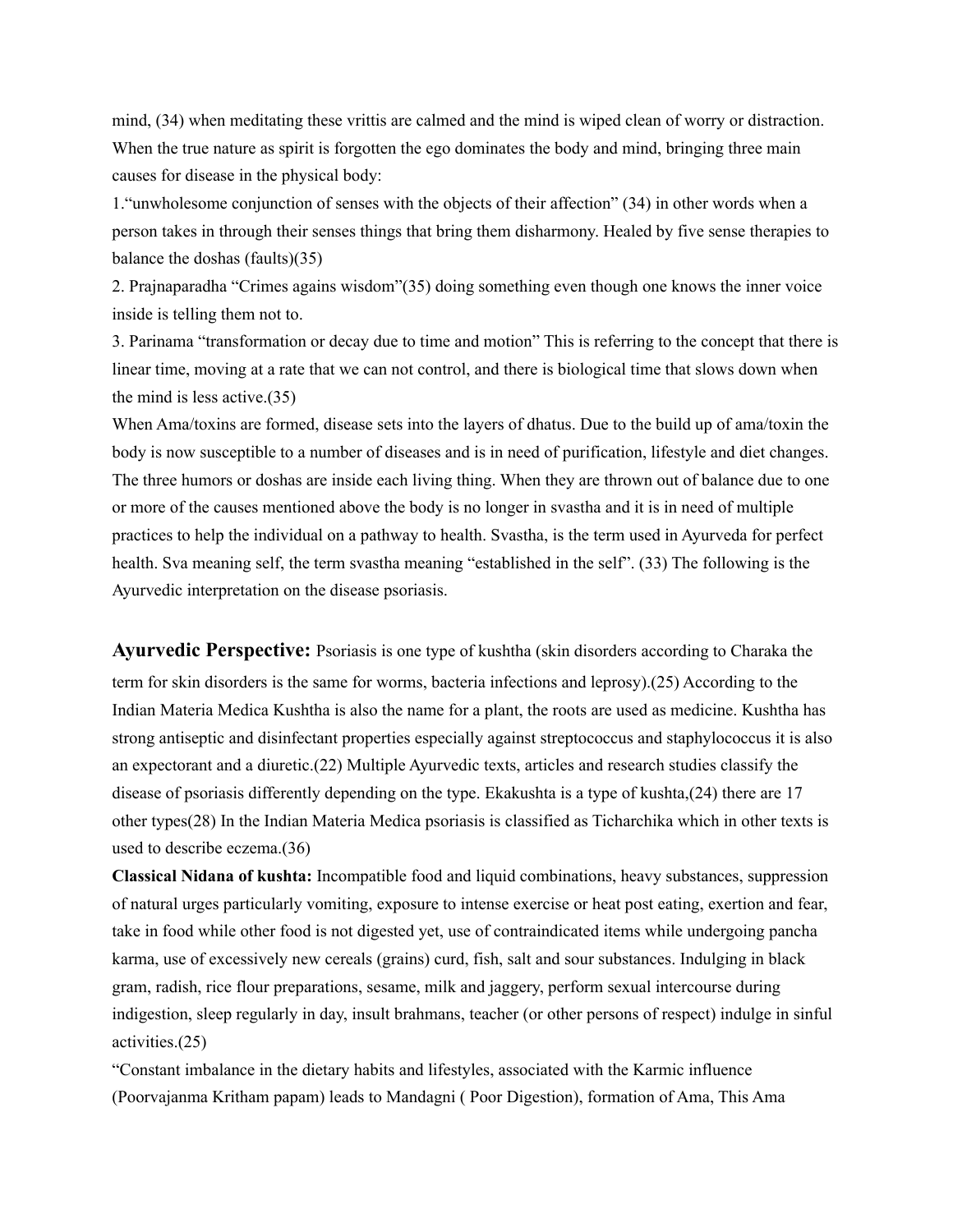disturbs the Dhatu metabolism in rasa (nutrient plasma), rakta (blood), mamsa (muscles) and lasika (lymph) leading to Kitiba, if kitiba is not addressed in the initial stages it goes to the deeper Dhatu – Asthi causing joint symptoms." (19)

Psoriasis is categorized in Ayurveda as a vata-kapha disease (16)or tri-doshic depending on the dominant dosha, if pitta is dominant virechana is administered during pancha karma. For Kapha dominance vamana (emesis) is administered during pancha karma and if vata is dominant Ghritapana (oral administration of medicated ghee) followed by an oil enema.(24)Pitta is there too because of the inflammation but it is vata, the dryness and taunts kapha to come to the rescue. In this reassurance we end up seeing an overproduction of skin cells on the torso, feet, extremities, scalp, face or genitals. The overproduction of skin cells is representative of larger quantity, lower quality a common occurrence with kapha imbalance. In a study done on the effects of certain herbal formula vs. another herbal formula using two groups that both had psoriasis symptoms, 63% of them were of Vata-Kapha prakruti, which led the experimentalists to infer that it is a possibility that since psoriasis is primarily vata-kapha disease that people of vata-kapha prakruti are more susceptible to the disease. Both formulas proved effective in the treatment of psoriasis. (43)

Below are generalized symptoms of kushta,

**Vata dominance symptoms:** Roughness, wasting, peircing pain, other types of pain, contracture, extensive hardness,coarseness, horripilation, blackish and reddish colors.

**Pitta dominance symptoms:** Heat, Redness, discharge, supperation, fleshy smell, moistness, falling down of organs.

**Kapha dominance symptoms:** Whiteness, coldness, itching, stability, raising, heaviness, eating away by maggots and moisture. (27)

## **Classical Chikitsa (treatment):**

As stated in the Charaka samhita if the kushta is in the upper part of the body the *vamana performed would consist of*: indrayava, madanaphala, madkuka and patola mixed with nimba (neem) juice.

*Formula for purgation:* Danti and Triphala with an anupana of vinegar or fermented liquors. (29) *Post purgation enema formula:* daruharidra, brhati,usira, patola, nimba, madana, aragvahdha, indrayava, and musta,(29)

*External applications:* "the diseased spots which are stable, hard and patchy should be fomented by means of stone slab and tubes, and therefore rubbed with a brush." it is then stated by Charaka that the spot may be fomented with a " bundle of meat of marshy and aquatic animals" heated and then scrape the skin with a sharp instrument so that blood is let out. Leaches may also be applied at this time to let out the toxic and impure blood.(30)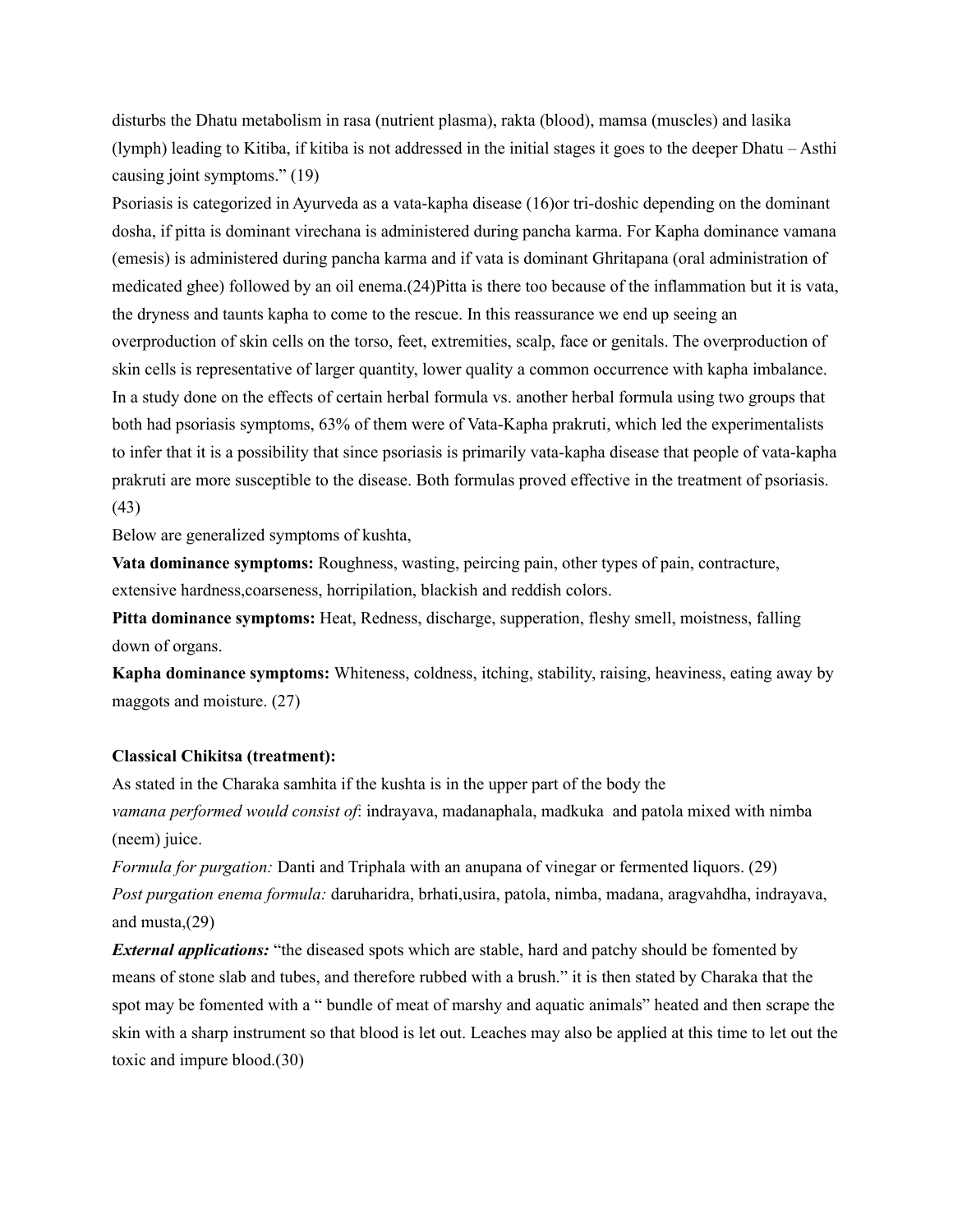In cases where the skin is more sensitive to pain, "in the spot that is stony hard, rough, benumbed, stable and old. (exhibiting vata-kapha symptoms) the patient takes an anti-poison drug, then the spot is anointed with poison preceded with anti-poison then rubbed with a mixture of danti, trivrta, karavira, karanja, or dried cow dung piece before oil application.

If pitta is involved an application internal and external of bitter herbal infused ghee is used in combination with the above.(30)

#### *Internal applications:*

*Remedy for itching and rashes:* musta, trikatu, triphala, manjiastha, devadaru, dashmula, bark of saptaparna and nimba, visala, citraka and murva-powder. combine with nine parts of saturating preparation in combination with honey and ghee. (31)

*Remedy that alleviates the 17 forms of kushta:* Fresh butter with juice of jati mixed with honey or copper pyrite taken with urine.(31)

" This should be taken in kushta caused by vata and kapha and also in that caused by pitta":

the decoction of khadira 10.24 litres should be kept in a vessel smeared with ghee. Add to this powdered triphala trikatu, vidanga, haridra, vasa, indrayava, bark of nagakesara and gaduci each at the proportion of 240 gm. Keep for one month set in grain paddy. take every morning for one month. "by taking this one regains shining complexion like that of gold"(32)

*Diet:* Light old cereals, bitter vegetables, ghrtas mixed with bhallataka, triphala, and nimba. meat of wild animals, green gram, and patola (herb and vegetable) Contraindicated Foods: Heavy, sour, milk, curd, marshy fish, Jaggery and sesame.(37)

## **Modern Ayurvedic Chikitsa:**

 The order of support for the body in treating psoriasis will need to be altered case by case depending on constitution and strength of the patient but in general working with constitutional appropriate pacifying diet during purva karma (techniques for preparation) lasting 3-21 days to strengthen and regulate agni(digestive fire). The procedure of Pancha karma, Pradhana Karma (Techniques for elimination) lasting 5-10 days these techniques are purifying all dhatus of ama(18). Virechna to cleanse the intestines and colon of ama. In a study done on the effects of virechana using the herb danti like mentioned above in the classical chikitsa. The study found that in the strong patients the purgation was successful without discomfort, in weaker patients there was vomiting along with purgation and painful cramps.(42) Leaches are used to cleanse the blood as well (not legal in the U.S). (16)Vamana to release the kapha and ama from the stomach(16) and avalambaka, the store house of kapha located in the chest and throat storing phlegm and mucus. Internal blood purifying herbal remedies can be taken as well.(16) included in pancha karma two other cleansing practices may be appropriate externally to aid in the skin irritation and scales. Thailadhara which is a warm oil shower, stimulating nerve endings and inducing perspiration leading to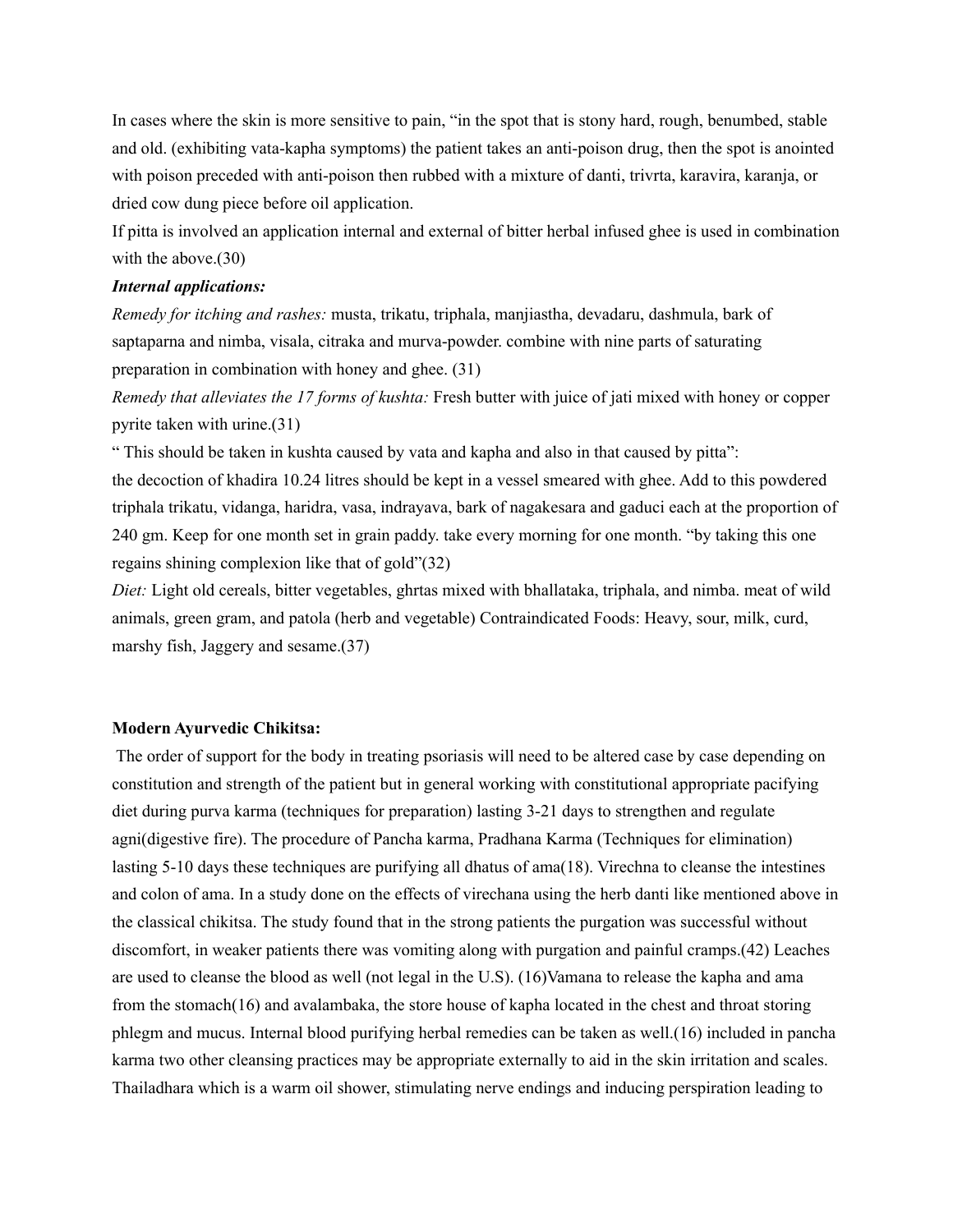expulsion of toxins through sweat. Takradhara is a milk bath similar to thailadhara, warm milk is poured over the patient in cases of dandruff, stress, headaches, weak digestion and anorexia (lack of appetite) the warm milk is let to waterfall cascading onto the forehead and around the ears followed by a head massage. With psoriasis the warm milk is applied to the effected area in the same fashion, this treatment brings a calmness aiding in insomnia and can alleviate stress related issues. (17) Once a patient has completed the duration of pancha karma, following pancha karma procedures, one is suggested to follow up with pradhana karma (rejuvenation therapy) lasting from 21-28 days. (18) Total time for Pancha Karma is about 1-2 months. It is imperative that the patient is given instructions and continued guidance towards changing lifestyle habits to insure the best health of the patient. This will include the instructions on diet of samjaranakrama following manda-pela-vilepi to slowly introduce the digestive system into solid foods, manda is mostly broth with maybe a bit of well cooked kichadee. Pela adds in a thicker kichadee but still not solid. Vilepi is almost to the solidity of kichadee but very much liquid and then kichadee, cooked rice and split mung dhal with well cooked dense, sweet vegetables spiced appropriately to constitution. The patient follows this procedure for however long it takes for them to not experience any digestive symptoms. If the patient does not make dietary and lifestyle changes they will eventually land back in the same pattern possibly leading to psoriasis outbreak again. Since psoriasis is a genetic, autoimmune disorder the patient has a predisposition to it, although it is up to them to decide weather to pacify and ovoid triggers noted in the western treatment section. It is eventually considered possible under the theory of epigenetics to alter the genes passed on to the patients offspring. Using Ayurvedic diet and lifestyle habits to create a new path and overcome the past karma's and samskaras that led to the existence of psoriasis.

Ekakushtha as described by charaka,"that which does not perspire, is extensive and like fish scales"(26) All kushta is tridoshic states Charaka, it is the prominent dosha that is treated first. "doshas are known from the specific type of kushta and vice versa, similarly causing factor is known from them and these are known from the causing factor itself." (27) This may be interpreted to show that one must know the deeper cause of a disease, and the causes should give insight to which dosha is responsible based on characteristics of the cause, leading one to conclude which type of kushta one may be experiencing. Guidelines for achieving svastha.

Regulate Agni ( digestive fire) through herbs and Guidelines for healthy eating, wholesome and beneficial habits.

Removing ama through Pancha Karma and through out life by maintaining all the guidelines for healthy eating and cleansing herbs which are taught and provided by a practitioner. Avoiding the main causes of disease mentioned earlier.

Strengthening of dhatus through Pradhana Karma. Use of rasayana herbs providing tonification and strengthening of dhatus.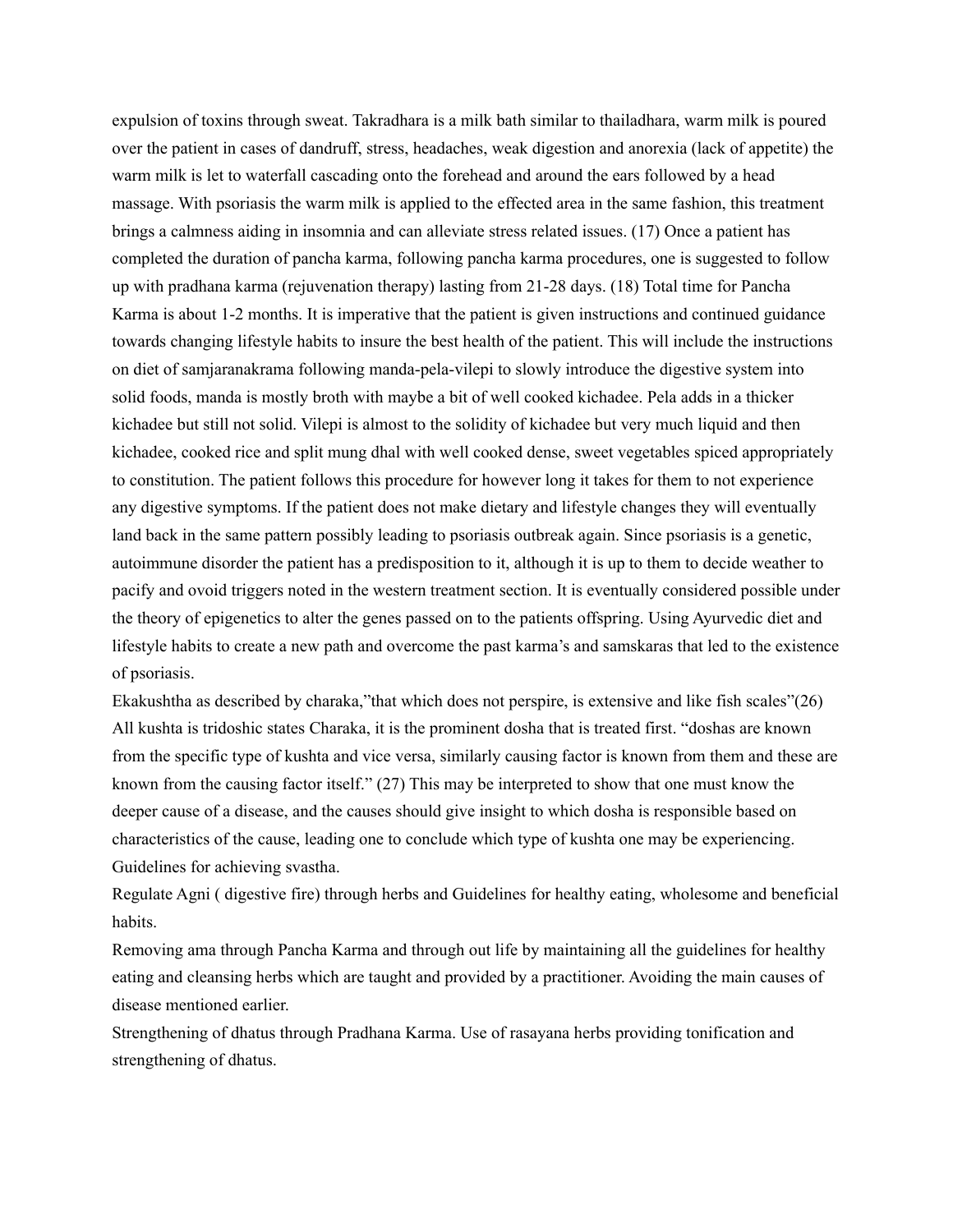The charaka Samhita mentions multiple Kushta (skin conditions) although does not go into the specifics of ekakusta (psoriasis) like current medical information. Through the ayurvedic lens all psoriasis is treated similarly with consideration to doshic constitution, and the dosha that is driving this tri-doshic disease, although it is generally vata-kapha. In conclusion the disease of psoriasis is believed to be of autoimmune and genetic lineage although by treating the root cause of the symptoms through Ayurveda the disease could one day be minimized in the severity through given lifestyle practices and preventative stress reduction methods to ovoid a trigger. Preventing multiple other diseases and disorders in the process.

# References

1.National Psoriasis Foundation,NPF Staff, Psoriasis. <https://www.psoriasis.org/about-psoriasis> [2 National Psoriasis Foundation, NPF Staff, Over the counter treatments. https://](https://www.psoriasis.org/about-psoriasis/treatments/topicals/over-the-counter)

www.psoriasis.org/about-psoriasis/treatments/topicals/over-the-counter

[3.National Psoriasis Foundation, NPF Staff, Non-steroid treatments. https://www.psoriasis.org/](https://www.psoriasis.org/about-psoriasis/treatments/topicals/non-steroid) about-psoriasis/treatments/topicals/non-steroid

4. Journal of the american academy of psoriasis, Alan Menter, MD, Chair

- , Alice Gottlieb, MD, PhD
- , Steven R. Feldman, MD, PhD
- , Abby S. Van Voorhees, MD
- , Craig L. Leonardi, MD
- , Kenneth B. Gordon, MD
- , Mark Lebwohl, MD
- , John Y.M. Koo, MD
- , Craig A. Elmets, MD
- , Neil J. Korman, MD, PhD
- , Karl R. Beutner, MD, PhD

, Reva Bhushan, PhD,Guidelines of care for the management of psoriasis and psoriatic arthritis. <http://www.jaad.org/article/S0190-9622%2808%2900273-9/fulltext#sec6>

[5. National Psoriasis Foundation, NPF Staff, Inverse psoriasis https://www.psoriasis.org/about](https://www.psoriasis.org/about-psoriasis/types/inverse)psoriasis/types/inverse

[6.Skinsight,Ramsey Markus, MD and Blanca Ochoa, MD http://www.skinsight.com/cosmetics/](http://www.skinsight.com/cosmetics/phototherapy.htm?Imiw9cApl) phototherapy.htm?Imiw9cApl

7. Satyapal Singh<sup>1\*</sup>, Rajendra Prasad<sup>2</sup>, J. S. Tripathi<sup>3</sup> and N.P. Rai, "Psoriasis an overview" *Journal of Pharmaceutical Science* (July 2015)

[8. National Psoriasis Foundation, NPF Staff, Pustular. https://www.psoriasis.org/about-psoriasis/](https://www.psoriasis.org/about-psoriasis/types/pustular) types/pustular

[9. National Psoriasis Foundation, NPF Staff, Guttate. https://www.psoriasis.org/about-psoriasis/](https://www.psoriasis.org/about-psoriasis/types/guttate) types/guttate

[10. National Psoriasis Foundation, NPF Staff, Erythodermic.https://www.psoriasis.org/about](https://www.psoriasis.org/about-psoriasis/types/erythrodermic)psoriasis/types/erythrodermic

[11. WebMd,WebMd Staff,Psoriasis Health Center Slideshow: A Visual Guide to Psoriasis. http://](http://www.webmd.com/skin-problems-and-treatments/psoriasis/ss/slideshow-psor-overview) www.webmd.com/skin-problems-and-treatments/psoriasis/ss/slideshow-psor-overview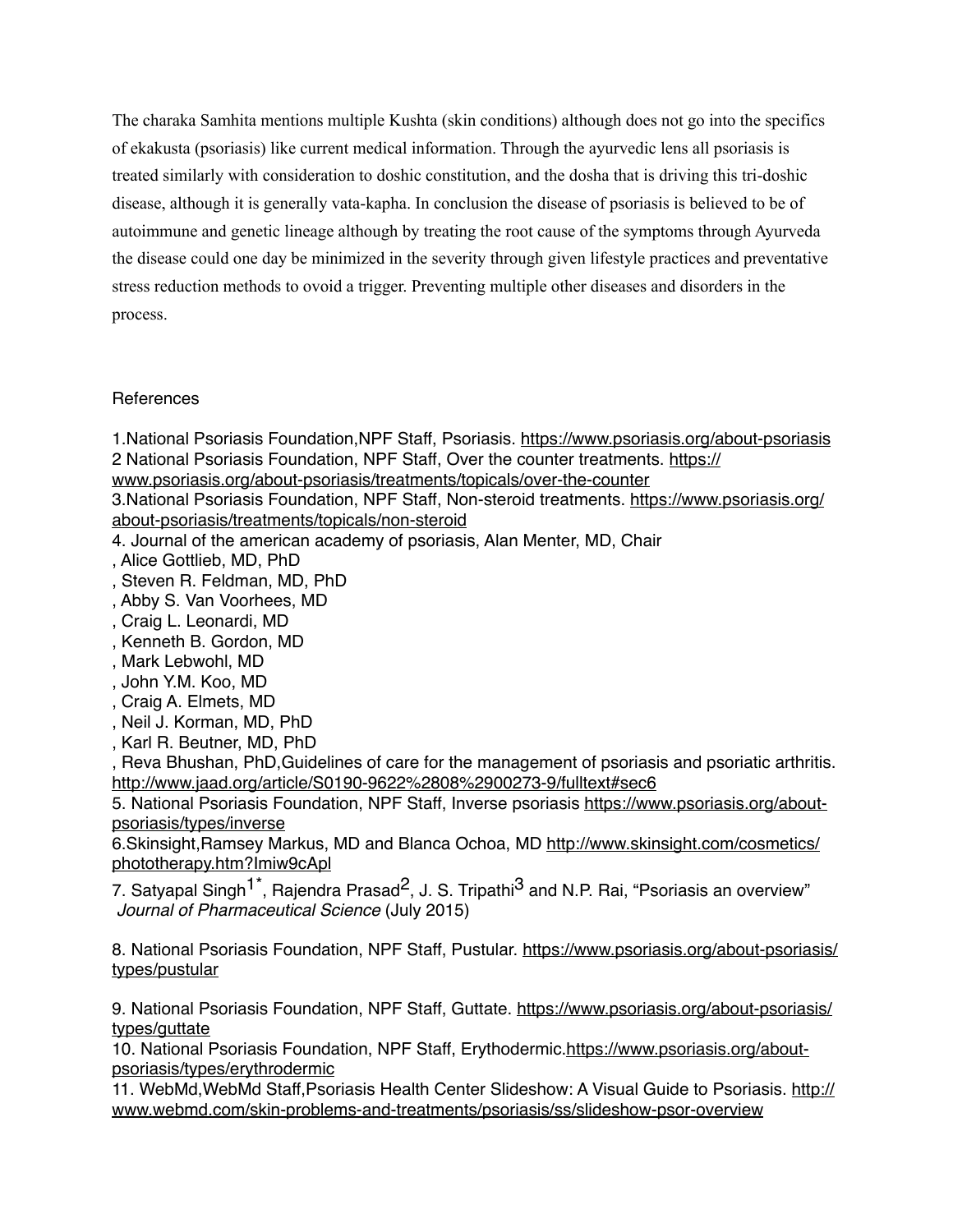[12.National Psoriasis Foundation, NPF Staff, Psoriasis causes. https://www.psoriasis.org/about](https://www.psoriasis.org/about-psoriasis/causes)psoriasis/causes

13. WebMd, By R. Morgan Griffin, 10 Health problems related to stress you can fix. http:// www.webmd.com/balance/stress-management/features/10-fixable-stress-related-healthproblems

14.Dennis Thompson, "The biggest cause of stress in america today" *CBSnews*, *Healthday, (February 2015)*<http://www.cbsnews.com/news/the-biggest-cause-of-stress-in-america-today/> 15.Shilo Rea,"Hugs Help Protect Against Stress and Infection, Say Carnegie Mellon Researchers" *Carnegie Mellon University* (December 2014) http://www.cmu.edu/news/stories/ [archives/2014/december/december17\\_hugsprotect.html](http://www.cmu.edu/news/stories/archives/2014/december/december17_hugsprotect.html)

[16. Ayurveda Gram, Ayurveda Gram Staff, Ayurvedic treatments for psoriasis. http://](http://www.ayurvedagram.com/treatments/psoriasis-treatment/) www.ayurvedagram.com/treatments/psoriasis-treatment/

[17. Ayurveda Gram, Ayurveda Gram Staff, Takradhara. http://www.ayurvedagram.com/kerala](http://www.ayurvedagram.com/kerala-therapies/takradhara/)therapies/takradhara/

18. Dr Halpurn, Principles of Ayurvedic Medicine: Principles of Pancha Karma (California College of Ayurveda, 2012) 357

19. Indus Valley Ayurvedic Centre, Indus Valley Ayurvedic Centre Staff, Treatment for Psoriasis. <http://www.ayurindus.com/ayurvedic-treatment-for-psoriasis/>

20 Pubmed,Menter A1, Gottlieb A, Feldman SR, Van Voorhees AS, Leonardi CL, Gordon KB, Lebwohl M, Koo JY, Elmets CA, Korman NJ, Beutner KR, Bhushan R., Guidlines of care for the management of psoriasis and psoriatic arthritis overview of psoriasis and guidelines of care for the treatment of psoriasis with biologics.<http://www.ncbi.nlm.nih.gov/pubmed/18423260>

21. Pubmed,Dantzer R1,Wollman EE, Relationships between the brain and the immune system. <http://www.ncbi.nlm.nih.gov/pubmed/12910622>

22. A.K Nadkarni, Indian Materia Medica Volume One: Saussurea Lappa(Popular Prakashan 1976) 1108

23. Pubmed, Julia Schwartz,1 Andrea W. M. Evers,2,3 Christine Bundy,4 and Alexandra B. Kimball, Getting under the Skin: Report from the International Psoriasis Council Workshop on the Role of Stress in Psoriasis. <http://www.ncbi.nlm.nih.gov/pmc/articles/PMC4735345/> 24.M Ashvini Kumar and Pujar Muralidhar,"CRITICAL APPRAISAL OF VIRECHANA KARMA IN PSORIASIS" *International Journal of Research in Ayurveda and Pharmacy* (October 2013)*.*[http://www.ijrap.net/admin/php/uploads/1070\\_pdf.pdf](http://www.ijrap.net/admin/php/uploads/1070_pdf.pdf)

25. Charaka samhita Volume 2:Chapter 7(Chowkhamba Sanskrit Series January 1, 2009) 125

26. Charaka Samhita Volume 2:Chapter7(Chowkhamba Sanskrit Series January 1, 2009) 127

27. Charaka samhita Volume 2:Chapter 7(Chowkhamba Sanskrit Series January 1, 2009) 128

28. Charaka Samhita Volume 2:Chapter 7(Chowkhamba Sanskrit Series January 1, 2009) 126

29.Charaka Samhita Volume 2:Chapter 7 (Chowkhamba Sanskrit Series January 1, 2009) 129

30. Charaka samhita Volume 2:Chapter 7(Chowkhamba Sanskrit Series January 1, 2009) 130

31. Charaka samhita volume 2:Chapter 7(Chowkhamba Sanskrit Series January 1, 2009) 131

32. Charaka Samhita Volume 2:Chapter 7( Chowkhamba Sanskrit Series January 1, 2009) 132 [33. Psoriasis, Psoriasis Staff, History of Psoriasis. http://psoriasis.bafree.net/history-of-](http://psoriasis.bafree.net/history-of-psoriasis.php)

psoriasis.php

32. Encyclopedia Britannica, The edditors of the Encyclopedia of Britannica, Charaka Samhita indian medical text.<http://www.britannica.com/topic/Charaka-samhita>

33. Dr. Halpern, Principals of Ayurvedic Medicine: Philosophy(California College of Ayurveda, 1995) 3.